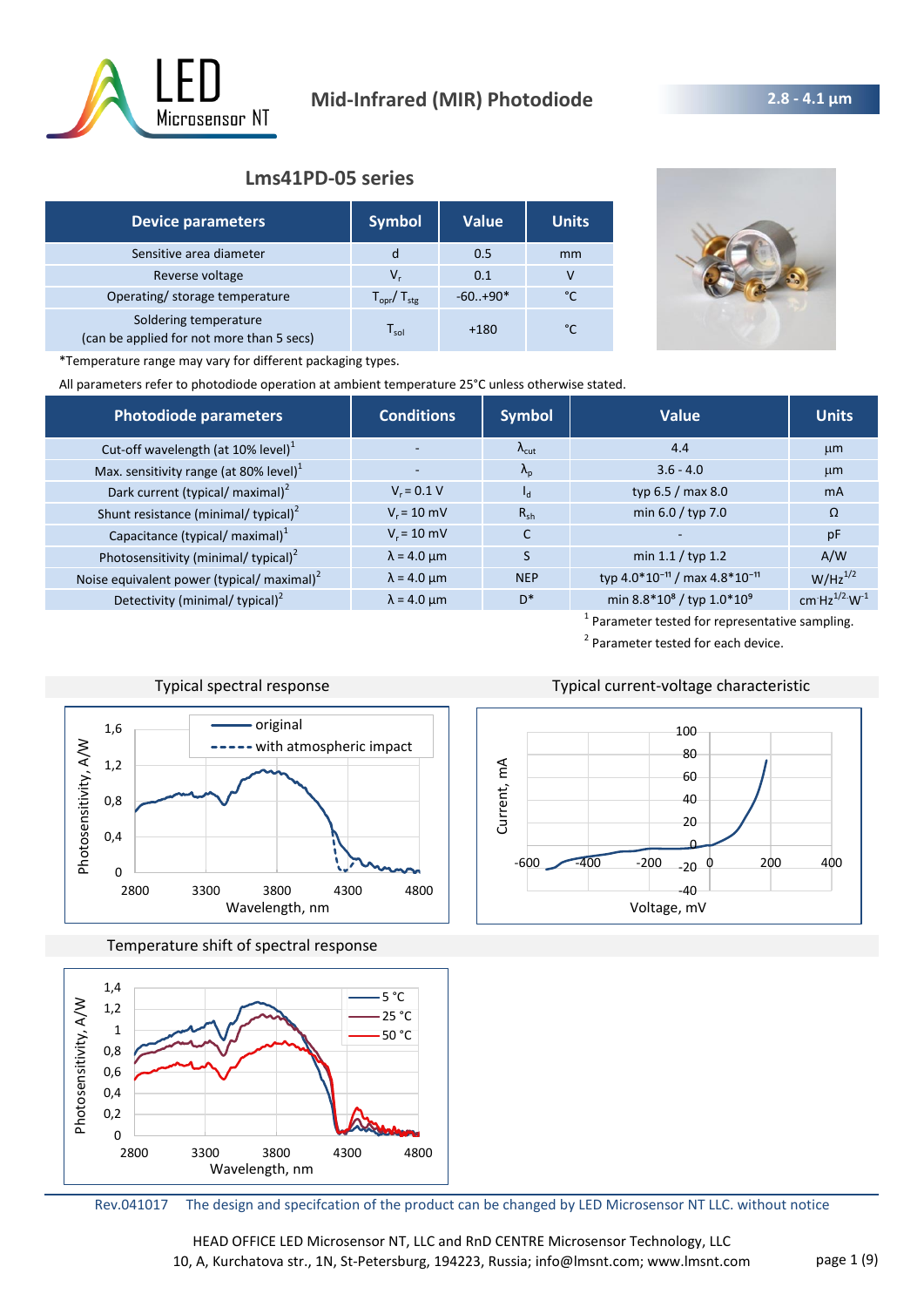

Dark current vs. temperature (Vr = 0.1 V) Shunt resistance vs. temperature (Vr = 10 mV)



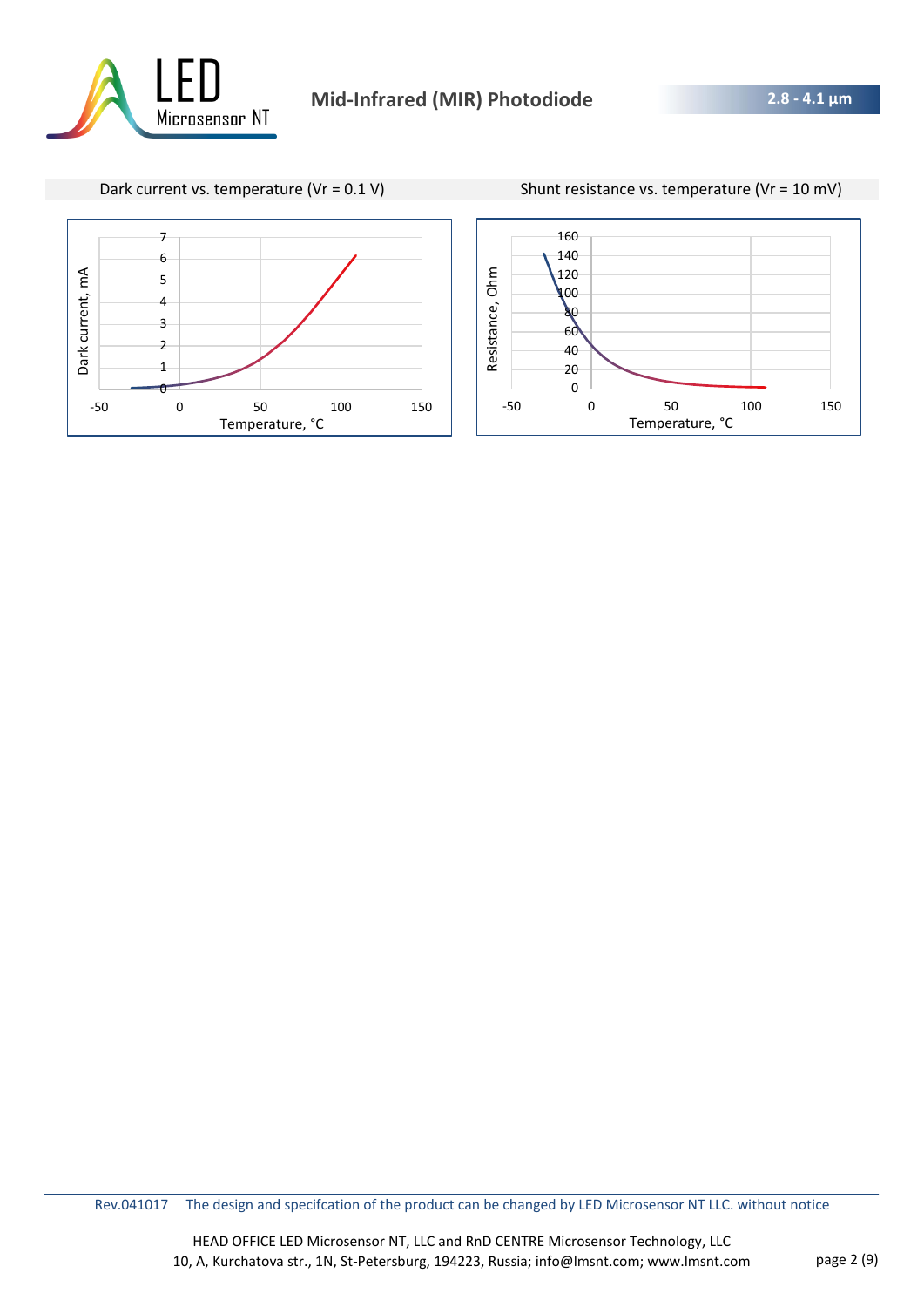

| Packages*                                                                                                  | <b>Model</b>       |
|------------------------------------------------------------------------------------------------------------|--------------------|
| TO-18 with a cap without a glass window                                                                    | $Lms41PD-05$       |
| TO-18 with a parabolic reflector without a glass window                                                    | $Lms41PD-05-R$     |
| TO-18 with a parabolic reflector with a glass window                                                       | Lms41PD-05-RW      |
| TO-5 with a built-in thermocooler and thermoresistor, covered by a cap with a glass window                 | $Lms41PD-05-TEM$   |
| TO-5 with a built-in thermocooler and thermoresistor, covered by a parabolic reflector with a glass window | $Lms41PD-05-TEM-R$ |
| PD with a built-in preamplifier; TO-18 with a parabolic reflector without a window in an aluminum tube     | Lms41PD-05-R-PA    |
| PD with a built-in preamplifier; TO-18 with a parabolic reflector with a window in an aluminum tube        | Lms41PD-05-RW-PA   |

\*Standard photodiode packaging is non-hermetical, so that condensation during device operation and storage must be prevented.

#### Recommended modes of PD operation



#### **PD used as a current source (photovoltaic mode) PD used in a photoconductive mode (under reverse bias)**



We recommend using **photovoltaic mode**, when PD is used under no reverse bias. Use photoconductive mode (mode with reverse bias) with caution.

#### **IMPORTANT CAUTIONS:**

- please check your connection circuit before turning on the PD;
- please mind the PD polarity: PD anode is marked with a RED dot;
- please do not connect the PD to the multimeter.

#### Related products:

- **Light emitting diodes (LEDs)**  sources of IR radiation;
- PAb preamplifier amplifies photocurrent generated by a PD and converts it into a voltage signal;
- **SDM synchronous detector** enables synchronous operation of a PD coupled with a preamplifier and an LED
- coupled with a driver; performs convertion of an output PD preamplifier signal into DC voltage signal.

Rev.041017 The design and specifcation of the product can be changed by LED Microsensor NT LLC. without notice

HEAD OFFICE LED Microsensor NT, LLC and RnD CENTRE Microsensor Technology, LLC 10, A, Kurchatova str., 1N, St-Petersburg, 194223, Russia; info@lmsnt.com; www.lmsnt.com page 3 (9)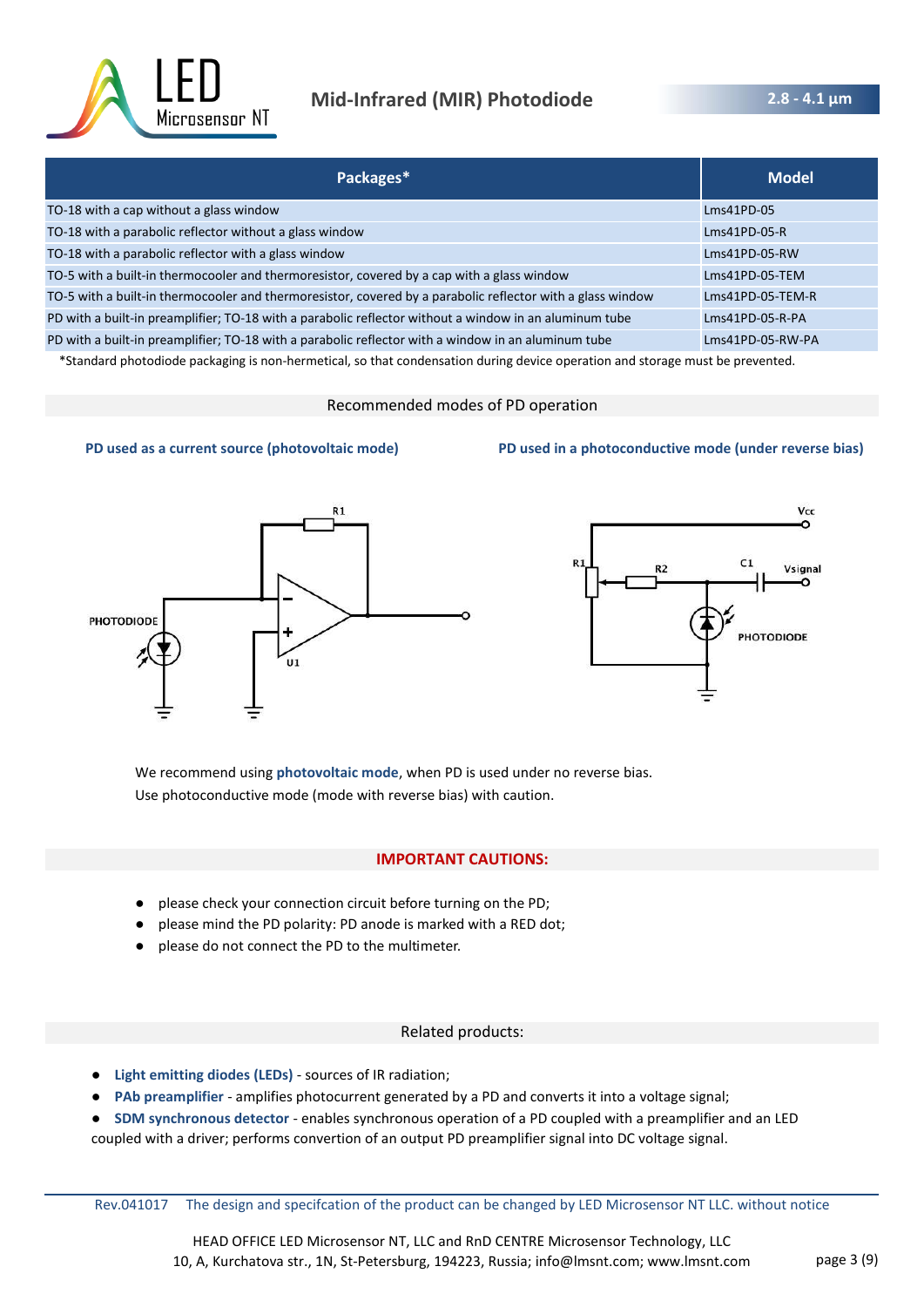

**2.8 - 4.1 μm** 

# **Technical Drawings**

## **Lms41PD-05**



Rev.041017 The design and specifcation of the product can be changed by LED Microsensor NT LLC. without notice

HEAD OFFICE LED Microsensor NT, LLC and RnD CENTRE Microsensor Technology, LLC 10, A, Kurchatova str., 1N, St-Petersburg, 194223, Russia; info@lmsnt.com; www.lmsnt.com page 4 (9)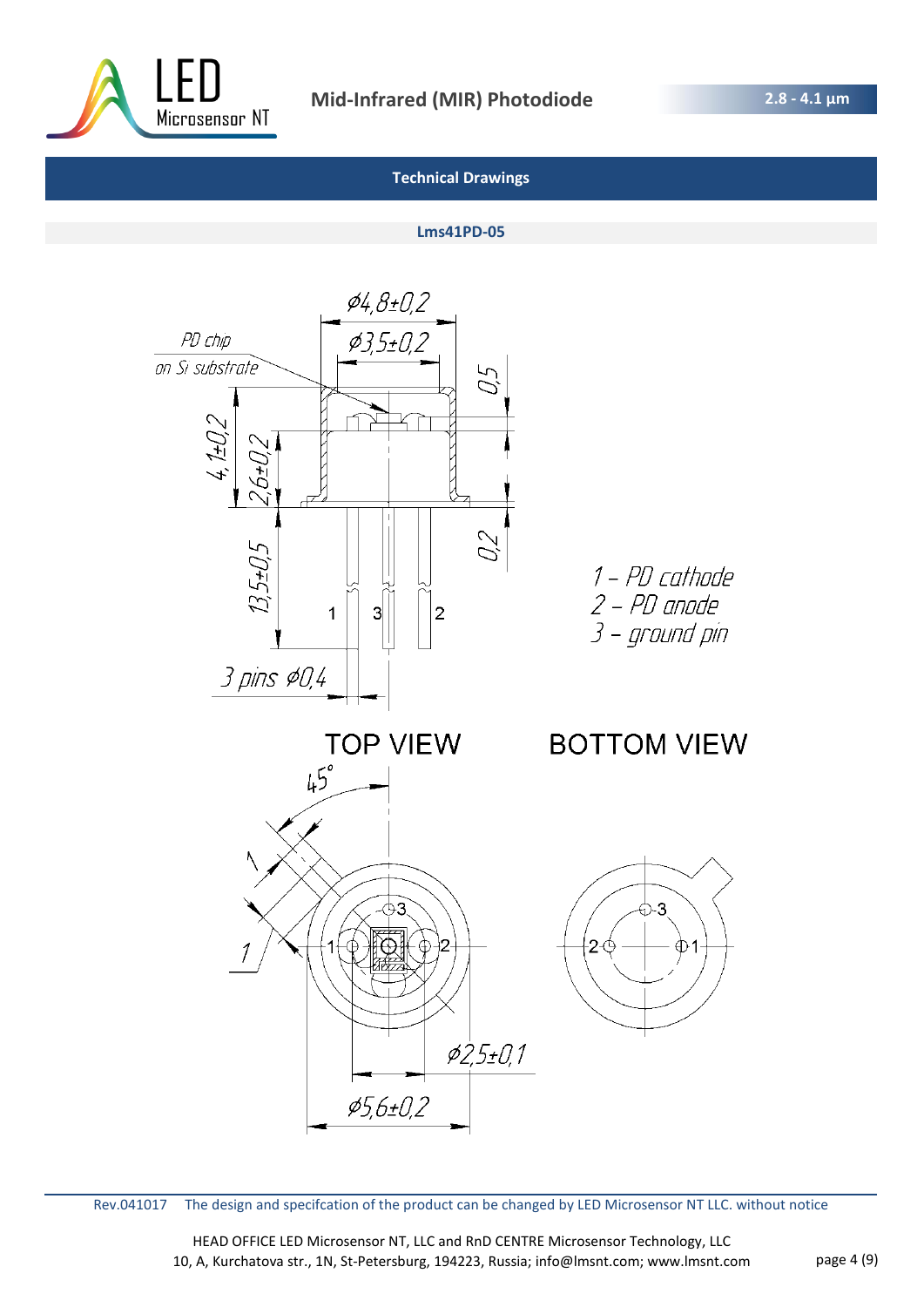

## **Lms41PD-05-R**



Rev.041017 The design and specifcation of the product can be changed by LED Microsensor NT LLC. without notice

HEAD OFFICE LED Microsensor NT, LLC and RnD CENTRE Microsensor Technology, LLC 10, A, Kurchatova str., 1N, St-Petersburg, 194223, Russia; info@lmsnt.com; www.lmsnt.com page 5 (9)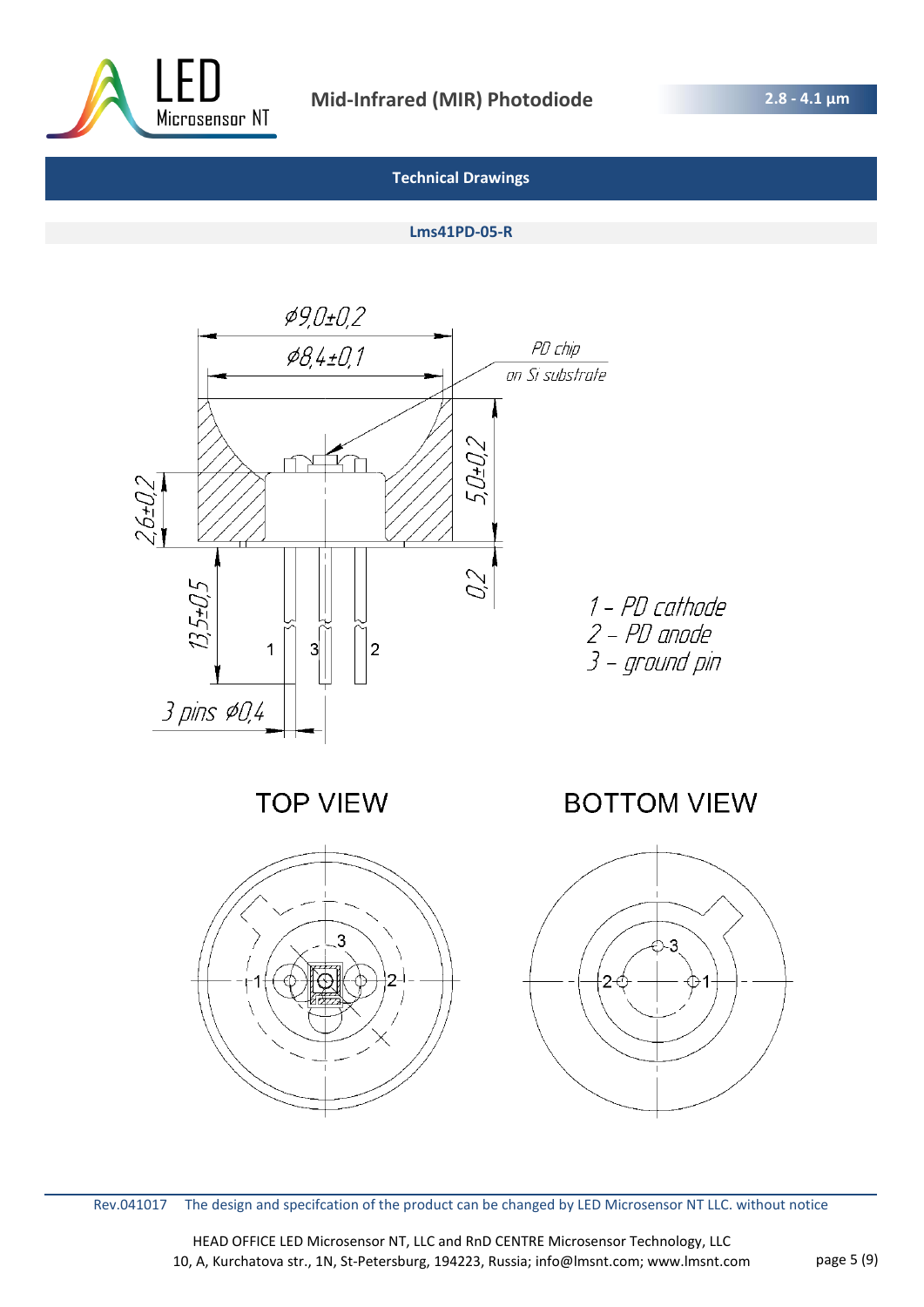

#### **Lms41PD-05-RW**



Rev.041017 The design and specifcation of the product can be changed by LED Microsensor NT LLC. without notice

HEAD OFFICE LED Microsensor NT, LLC and RnD CENTRE Microsensor Technology, LLC 10, A, Kurchatova str., 1N, St-Petersburg, 194223, Russia; info@lmsnt.com; www.lmsnt.com page 6 (9)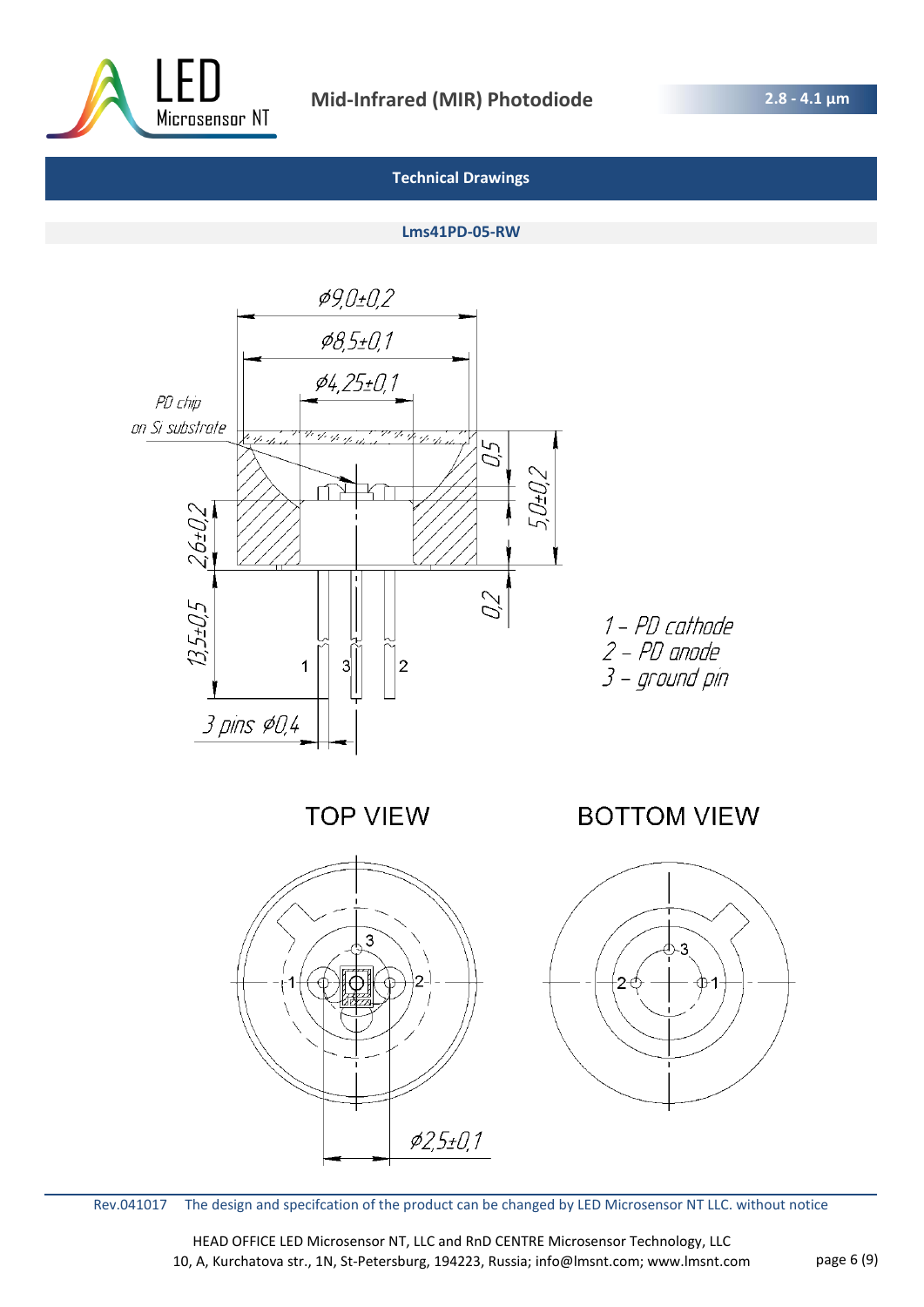

## **Lms41PD-05-TEM**



Rev.041017 The design and specifcation of the product can be changed by LED Microsensor NT LLC. without notice

HEAD OFFICE LED Microsensor NT, LLC and RnD CENTRE Microsensor Technology, LLC 10, A, Kurchatova str., 1N, St-Petersburg, 194223, Russia; info@lmsnt.com; www.lmsnt.com page 7 (9)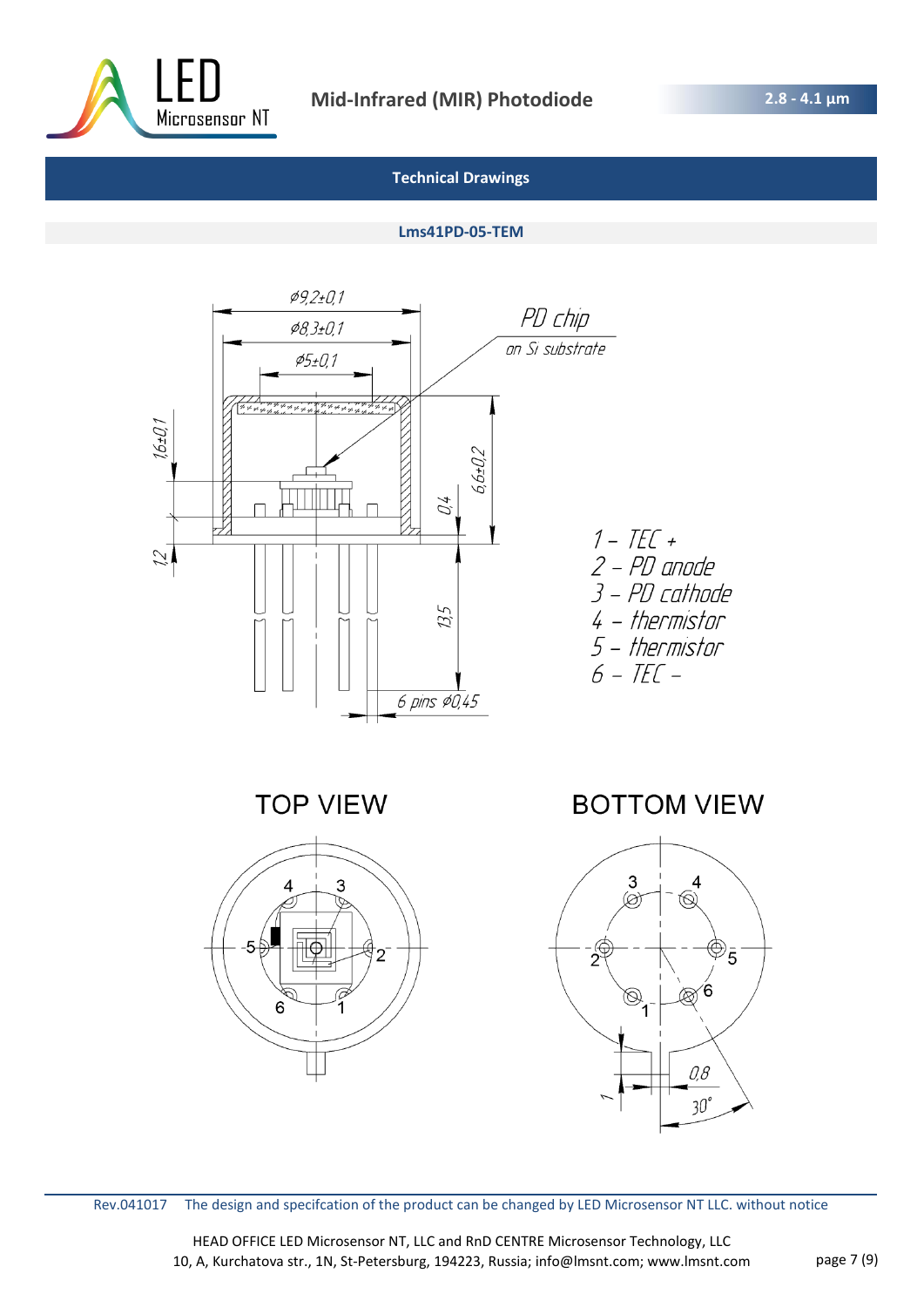

**2.8 - 4.1 μm** 

## **Technical Drawings**

**Lms41PD-05-TEM-R**



Rev.041017 The design and specifcation of the product can be changed by LED Microsensor NT LLC. without notice

HEAD OFFICE LED Microsensor NT, LLC and RnD CENTRE Microsensor Technology, LLC 10, A, Kurchatova str., 1N, St-Petersburg, 194223, Russia; info@lmsnt.com; www.lmsnt.com page 8 (9)